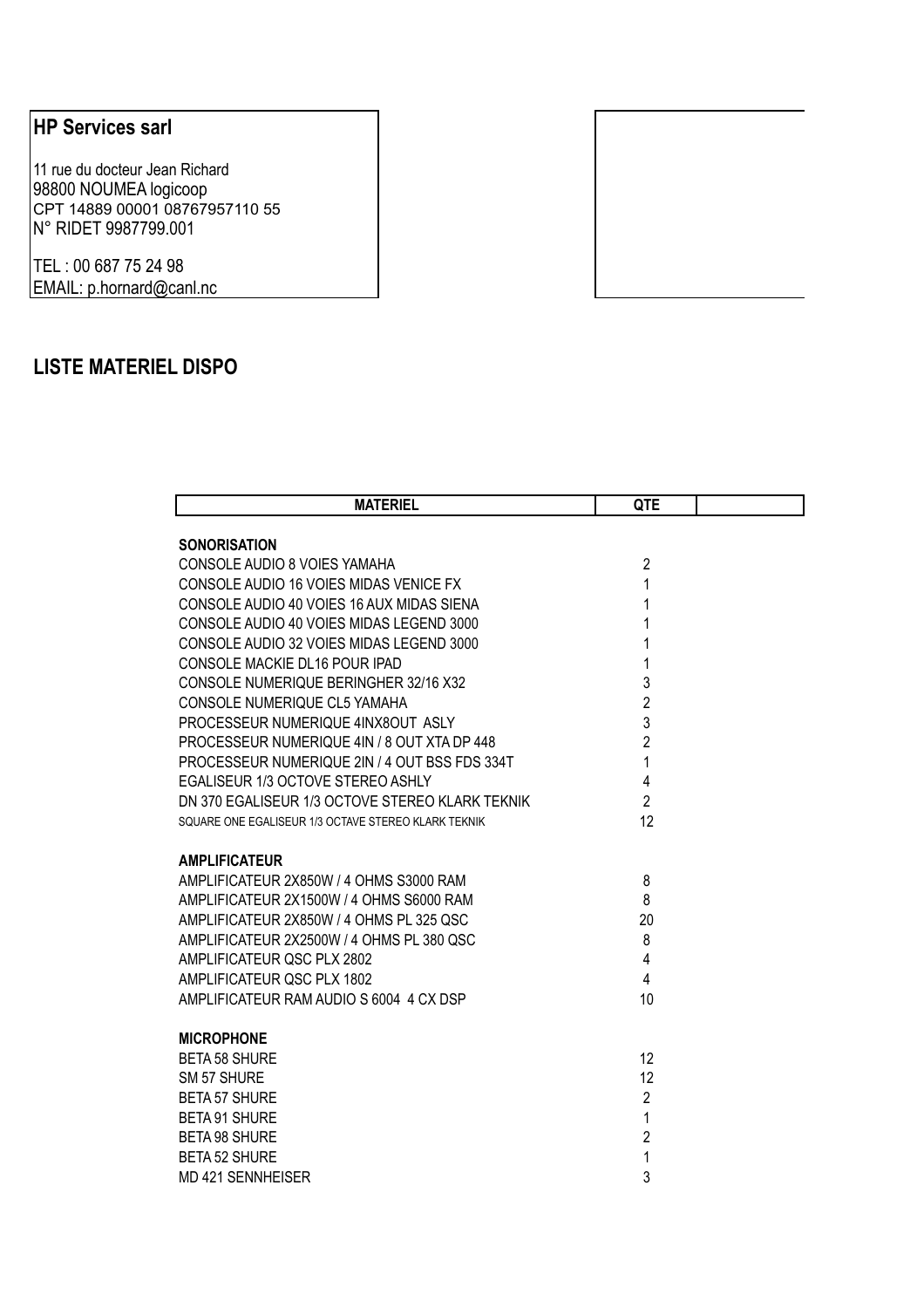| C 451 AKG<br>KM 184 NEUMANN<br><b>AKG 535</b><br>E 914 SENNHEISER<br>E901 MICRO STATIQUE SEMI CARDIO A EFFET DE SOL<br>E902 SENNHEISER<br>E 904 SENNHEISER<br>E 908 D SENNHEISER<br>E 908 B SENNHEISER<br>E906 SENNHEISER<br><b>BETA 98 H SHURE</b><br>D6 AUDIX<br><b>D5 AUDIX</b><br>D4 AUDIX<br>D <sub>2</sub> AUDIX<br>DI BOX<br>PIED DE MICRO GM PERCHE K&M<br>PIED DE MICRO PM PERCHE K&M<br>PIED DE MICRO MOYEN K&M | 6<br>6<br>$\overline{c}$<br>3<br>$\overline{2}$<br>3<br>3<br>3<br>3<br>4<br>$\overline{c}$<br>$\overline{2}$<br>$\overline{2}$<br>$\overline{2}$<br>$\overline{4}$<br>24<br>50<br>30<br>10 |
|---------------------------------------------------------------------------------------------------------------------------------------------------------------------------------------------------------------------------------------------------------------------------------------------------------------------------------------------------------------------------------------------------------------------------|--------------------------------------------------------------------------------------------------------------------------------------------------------------------------------------------|
| <b>MICRO HF</b><br>ENSEMBLE HF MICRO MAIN SKM 2000 965/945/NEUMAN                                                                                                                                                                                                                                                                                                                                                         | 10                                                                                                                                                                                         |
| ENSEMBLE HF MAIN SHURE UR2/UD4 SM58 OU BETA 58<br>ENSEMBLE HF MICRO MAIN EW 500G3 / 945                                                                                                                                                                                                                                                                                                                                   | $\overline{2}$<br>10                                                                                                                                                                       |
| ENSEMBLE HF SERRE TETE PRO EW500 HSP4 CHAIR                                                                                                                                                                                                                                                                                                                                                                               | 4                                                                                                                                                                                          |
| ENSEMBLE HF SERRE TETE EW 500 ME3 NOIR                                                                                                                                                                                                                                                                                                                                                                                    | 6                                                                                                                                                                                          |
| <b>ENSEMBLE CRAVATTE SK 2000 MKE2</b>                                                                                                                                                                                                                                                                                                                                                                                     | $\overline{c}$                                                                                                                                                                             |
| ENSEMBLE CRAVATTE EW 500 G3 MK2                                                                                                                                                                                                                                                                                                                                                                                           | 3                                                                                                                                                                                          |
| ENSEMNLE HF PLUG ON SKM 2000<br><b>ENSEMBLE HF INSTRUMENT EW500</b>                                                                                                                                                                                                                                                                                                                                                       | $\overline{2}$<br>6                                                                                                                                                                        |
| ENSEMBLE HF EAR MONITOR EK 2000 PRO                                                                                                                                                                                                                                                                                                                                                                                       | $\overline{2}$                                                                                                                                                                             |
| ENSEMBLE HF EAR MONITOR EW 300 IEM G3                                                                                                                                                                                                                                                                                                                                                                                     | 6                                                                                                                                                                                          |
| ANTENNE HF PASSIVE LARGE BANDES SENNHEISER                                                                                                                                                                                                                                                                                                                                                                                | $\overline{2}$                                                                                                                                                                             |
| ANTENNE HF ACTIVE LARGE BANDES SENNHEISER                                                                                                                                                                                                                                                                                                                                                                                 | 4                                                                                                                                                                                          |
| ANTENNE HF AVTIVE OMNI SENNHEISER<br>SPLITER ANTENNE PASSIF LARGE BANDES SENNHEISER                                                                                                                                                                                                                                                                                                                                       | 1<br>1                                                                                                                                                                                     |
| SPLITER ANTENNE ACTIF LARGE BANDES SENNHEISER                                                                                                                                                                                                                                                                                                                                                                             | 1                                                                                                                                                                                          |
| <b>PERIPHERIQUE</b>                                                                                                                                                                                                                                                                                                                                                                                                       |                                                                                                                                                                                            |
| PLATINE CD TASCAM<br><b>ENREGISTREUR TASCAM DR1</b>                                                                                                                                                                                                                                                                                                                                                                       | 6<br>$\overline{2}$                                                                                                                                                                        |
| <b>ENREGISTREUR TASCAM DR2</b>                                                                                                                                                                                                                                                                                                                                                                                            | 1                                                                                                                                                                                          |
| ENREGISTREUR TASCAM DR1000                                                                                                                                                                                                                                                                                                                                                                                                | 3                                                                                                                                                                                          |
| COMPRESSEURS DBX160                                                                                                                                                                                                                                                                                                                                                                                                       | $\overline{2}$                                                                                                                                                                             |
| COMPRESSEURS 2 CANAUX DL 241 DRAWMER<br>QUADRUPLE COMPRESSEUR/LIMITER DL 441 DRAWMER                                                                                                                                                                                                                                                                                                                                      | 6<br>1                                                                                                                                                                                     |
| GATES 2 CANAUX DS 201 DRAWMER                                                                                                                                                                                                                                                                                                                                                                                             | 6                                                                                                                                                                                          |
| QUADRUPLE NOISE GATE DS 404 DRAWMER                                                                                                                                                                                                                                                                                                                                                                                       |                                                                                                                                                                                            |
| MULTI EFFET YAMHA SPX 2000                                                                                                                                                                                                                                                                                                                                                                                                | 4                                                                                                                                                                                          |
| MULTI EFFET TC ELECTRONIQUE M 2000<br>DTWO TC ELECTRONIQUE                                                                                                                                                                                                                                                                                                                                                                | 2<br>$\overline{2}$                                                                                                                                                                        |
|                                                                                                                                                                                                                                                                                                                                                                                                                           |                                                                                                                                                                                            |
| <b>DIFFUSION</b>                                                                                                                                                                                                                                                                                                                                                                                                          |                                                                                                                                                                                            |

PIED POUR HP 18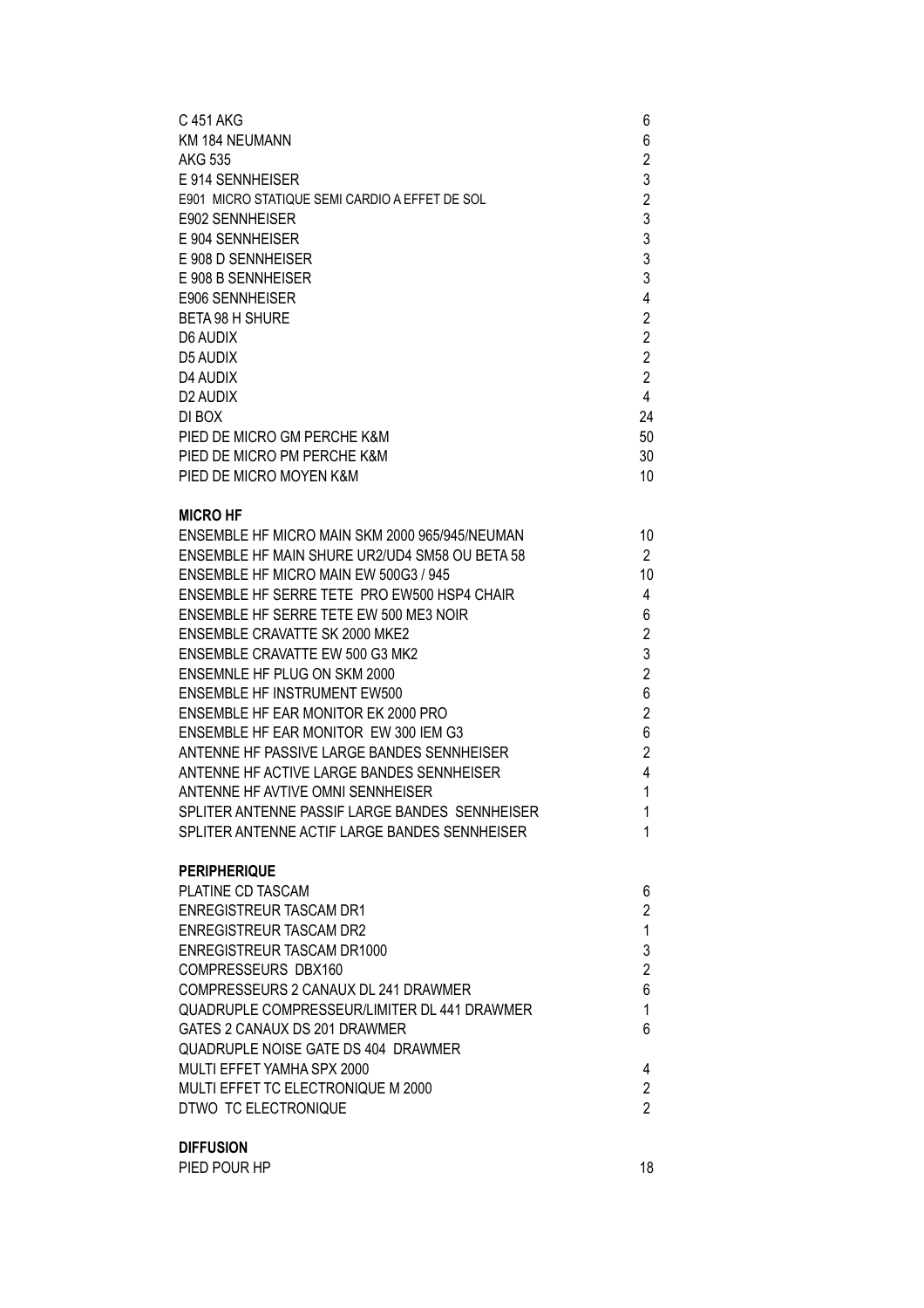| EON 10 JBL<br>ENCEINTE D10 DK AUDIO 10" 1,5"<br>ENCEINTE D15 DK AUDIO 15", 2"<br>B12F CAISSON DE BASSE 2X12 1200W<br>B55F CAISSON DE BASSE 2X38 1500W<br>C12 DK AUDIO RETOUR DE SCENE COAXIALE 450W<br>C15 DK AUDIO RETOUR DE SCENE COAXIALE 500W<br><b>BUMPER POUR ENCEINTE KUDO</b><br><b>ENCEINTE LINE ARRAY KUDO</b><br>SUB SB 28<br><b>BUMPER POUR W32N</b><br>W32N ENCEINTE FACADE EXPO LONGUE PORTEE<br>KW32 CAISSON DE BASSE 2800W 3X12                                    | 4<br>10<br>10<br>$\overline{2}$<br>10<br>10<br>12<br>4<br>24<br>20<br>$\overline{4}$<br>16<br>18 |
|------------------------------------------------------------------------------------------------------------------------------------------------------------------------------------------------------------------------------------------------------------------------------------------------------------------------------------------------------------------------------------------------------------------------------------------------------------------------------------|--------------------------------------------------------------------------------------------------|
| KW38 CAISSON DE BASSE 6000W 3X18                                                                                                                                                                                                                                                                                                                                                                                                                                                   | 4                                                                                                |
| <b>MULTIPAIRES AUDIO ANALOGIQUE</b><br>MULTIPAIRES 40 VOIES 40/16 75M<br>MULTIPAIRES 40 VOIES 40/8 50 M<br>MULTIPAIRES 24 VOIES 24/8 30MTRS<br>MULTIPAIRES 12 VOIES 10 MTRS                                                                                                                                                                                                                                                                                                        | 1<br>$\overline{2}$<br>3<br>10                                                                   |
| <b>BOITIER DE SCENE NUMERIQUE</b><br><b>BOITIER DE SCENE BERINGHER S16</b><br>BOITIER DE SCENE YAMAHA RIO 32/16<br>BOITIER DE SCENE YAMAHA RIO 8 IN<br><b>CABLE RJ 45 100M</b><br>CABLE RJ 45 50M                                                                                                                                                                                                                                                                                  | 2<br>$\overline{2}$<br>$\overline{2}$<br>6<br>$\overline{2}$                                     |
| <b>STRUCTURE PROLYTE</b><br>BARRE DE PONT H40V 3 MTR<br>BARRE DE PONT H40V 2 MTR<br>BARRE DE PONT H40V 1 MTR<br>PIECE EN T H40V C017<br>PIECE AUTO PORTE H40V CO12<br>PIECE D ANGLE H40V C003<br>PIECE ANGLE 120° 3 DIRECTIONS<br><b>BASE PLATE LEGERE B40</b><br>BARRE DE PONT X30V 3 MTR<br>BARRE DE PONT X30V 1 MTR<br>PIECE AUTO PORTE X30V CO12<br>PIECE ANGLE 60° X30V C002<br><b>BASE PLATE LEGERE B30V</b><br>EMBASE LOURDE RONDE NOIR<br>BARRE TUBE 3M POUR EMBASE LOURDE | 24<br>16<br>8<br>8<br>8<br>8<br>6<br>16<br>28<br>16<br>8<br>$\overline{4}$<br>12<br>16<br>8      |
| <b>PIED DE LEVAGE</b><br>PIED A FOURCHE 8 METRES 350 KILOS MAX<br>PIED TELESCOPIQUE 5,5 METRES 250 KILOS                                                                                                                                                                                                                                                                                                                                                                           | 4<br>4                                                                                           |
| <b>MOTEUR DE LEVAGE</b><br>MOTEUR 1T 20M DE CHAINE<br><b>COMMANDE MOTEUR</b>                                                                                                                                                                                                                                                                                                                                                                                                       | 20<br>$\overline{2}$                                                                             |

## **LUMIERE**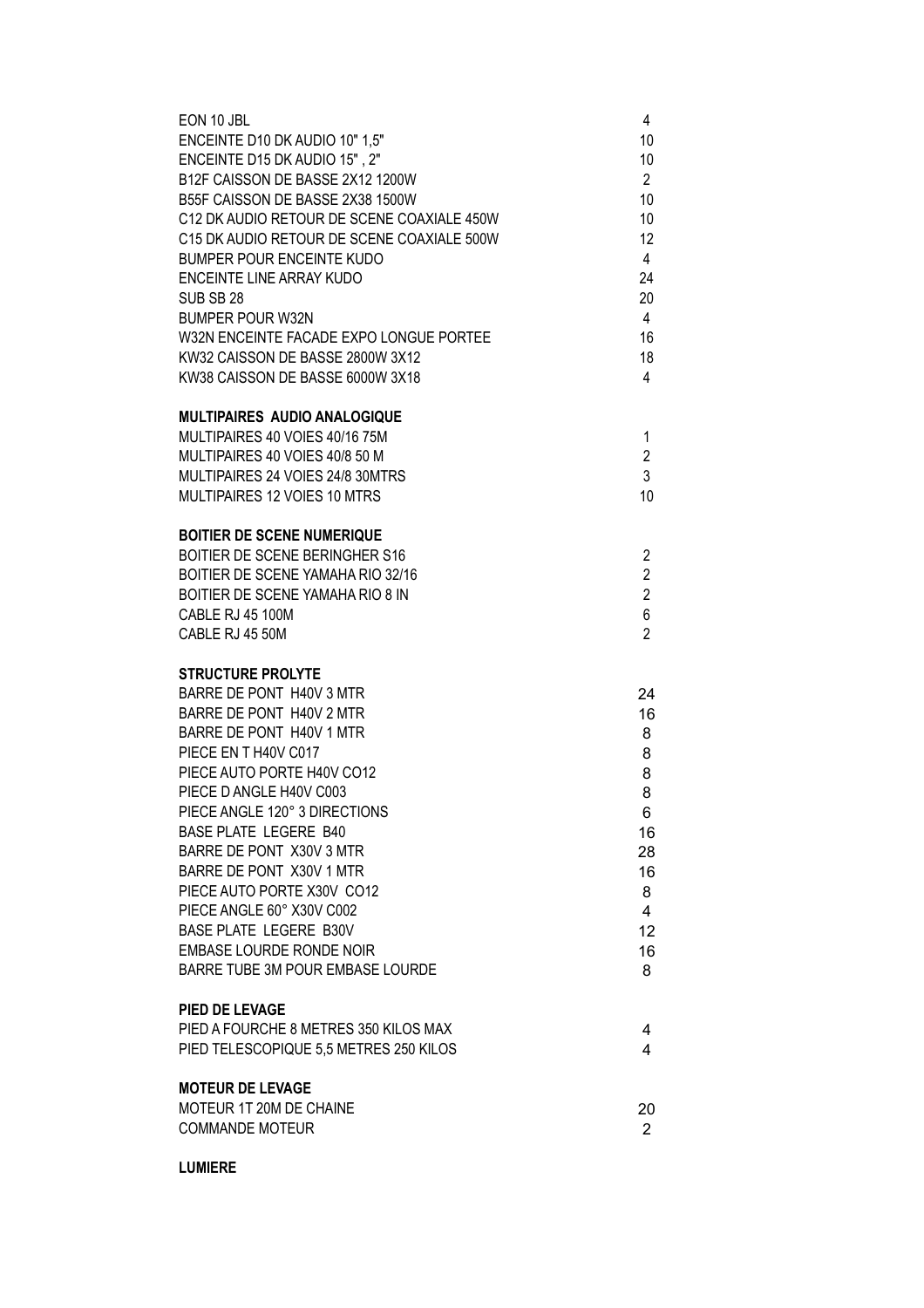| LYRE MYTHOS 470W<br>LYRE ROBE 1200 AT SPOT       | 12<br>12 <sup>2</sup> |
|--------------------------------------------------|-----------------------|
| LYRE ROBE 1200 WASCH                             | 6                     |
| LYRE LED SPOT 150W                               | 10                    |
| <b>LYRE BEAM 7R</b>                              | 20                    |
| LYRE BEAM 17R (SUPER SHARPY)                     | 12                    |
| LYRE SPOT 17R CYM                                | 12 <sup>2</sup>       |
| BEE EYES K10                                     | 40                    |
| BEE EYES K20                                     | 12                    |
| DOD 60W BEAM                                     | 24                    |
| STAGEBARE1 MARTIN                                | 26                    |
| PAR LED ETANCHE 18X16W 6 EN 1                    | 70                    |
| PAR LED ETANCHE FULL W/AMBRE 54X3W               | 10                    |
| PC 1000W ROBERT JULIA                            | 12                    |
| DECOUPE COURTE 1000W ROBERT JULIA                | 4                     |
| <b>BLOC DE PUISSANCE 12X3KV</b>                  | 3                     |
| <b>BLOC DE PUISSANCE 12X2KV</b>                  | 3                     |
| <b>MACHINE A BROUILLARD</b>                      | 3                     |
| ETHERNET DMX 8 MK2 LUMINEX                       | $\mathbf{1}$          |
| CONSOLE GRAND MA2 LITE                           | 1                     |
| COMMANDE WING 2 AVEC ECRANS TACTILE 27' 17       | 1                     |
| <b>LOGICIEL WYSIWYG</b>                          | 1                     |
| <b>FADER WING MA2</b>                            | $\mathbf{1}$          |
| <b>ECRAN PC 17 POUCES</b>                        | $\overline{2}$        |
| BOITIER MA 2 PORD NODE 2 UNIVERS                 | $\overline{2}$        |
| SPLITER DMX                                      | 6                     |
| <b>ARMOIRE ELECTRIQUE 3P+T+N P17</b>             |                       |
| ARMOIRE 125A IN / 4X63A OUT                      | 2                     |
| ARMOIRE 63A IN / 2X32A OUT                       | 1                     |
| ARMOIRE 63A IN / 3X32A OUT                       | $\overline{2}$        |
| ARMOIRE 32A IN / 6XPC16A                         | 12                    |
|                                                  |                       |
| <b>VIDEO</b>                                     |                       |
| <b>LYRE VIDEO ROBE</b>                           | 2                     |
| VIDEO PROJECTEUR 10 000 LUMENS FULL HD           | 1                     |
| VIDEO PROJECTEUR 15 000 LUMENS FULL HD           | 2                     |
| ECRAN 16/9 4,47X2,49                             | $\overline{2}$        |
| <b>BACKLINE</b>                                  |                       |
| KIT DE 25 CYMBALES ET HIHAT EN CLASSE K ET A     |                       |
| BATTERIE DW ALL MAPLE SHELL GC22                 | 1                     |
| BATTERIE YAMAHA STAGE CUSTOM GC 22               | 1                     |
| BATTERIE YAMAHA ABSOLUTE MAPLE STAGE CUSTOM GC20 | 1                     |
| BATTERIE YAMAHA ABSOLUTE MAPLE STAGE CUSTOM GC18 | 1                     |
| AMPLI BASS SWR COMBO                             | 1                     |
| AMPLI BASS SWR MO BASS 4X10 ET 1X15              | 1                     |
| AMPLI BASS AMPEG SVT4 PRO 4X10 ET 1X15           | 1                     |
| EDEN WORLD TOUR 800 4X10, 1X15                   | 1                     |
| <b>GALLIEN KRUEGER 1001RB</b>                    | $\mathbf{1}$          |
| AMPLI GUITARE MARSHALL A LAMPES HAZZ 40          | 2                     |
| AMPLI GUITARE JC 120                             | $\mathbf{1}$          |
| AMPLI GUITARE JC 90                              | 1                     |
| AMPLI GUITARE FENDER HOT ROAD DELUXE 3           | 1                     |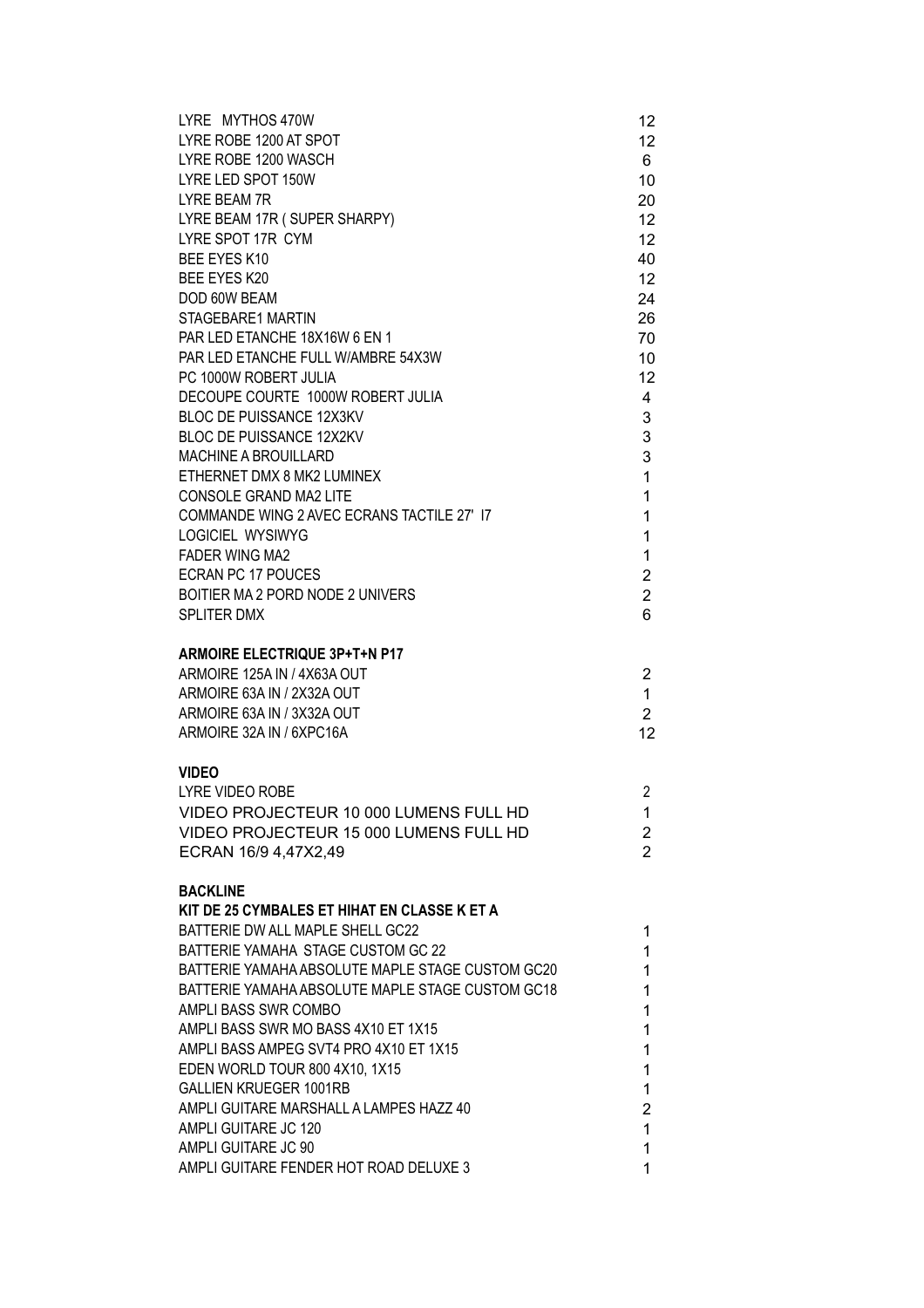| AMPLI GUITARE VOX AC 30                     |   |
|---------------------------------------------|---|
| AMPLI GUITARE FENDER TWIN REVERB 65 REISSUE |   |
| PIANO ELECTRIQUE ROLAND RD 170              |   |
| <b>KB NORD STAGE EX 88</b>                  |   |
| NORD STAGE 2                                |   |
| NORD ELECTRO 3                              | 1 |
| NORD CLAVIA C2                              | 1 |
| <b>KB KORG TRITON LE</b>                    | 2 |
| <b>STAND KB</b>                             | 6 |
| STAND GUITARE                               | 8 |

GROUPE ELECTROGENE 80 KVA INSONORISE SUR REMORQUE